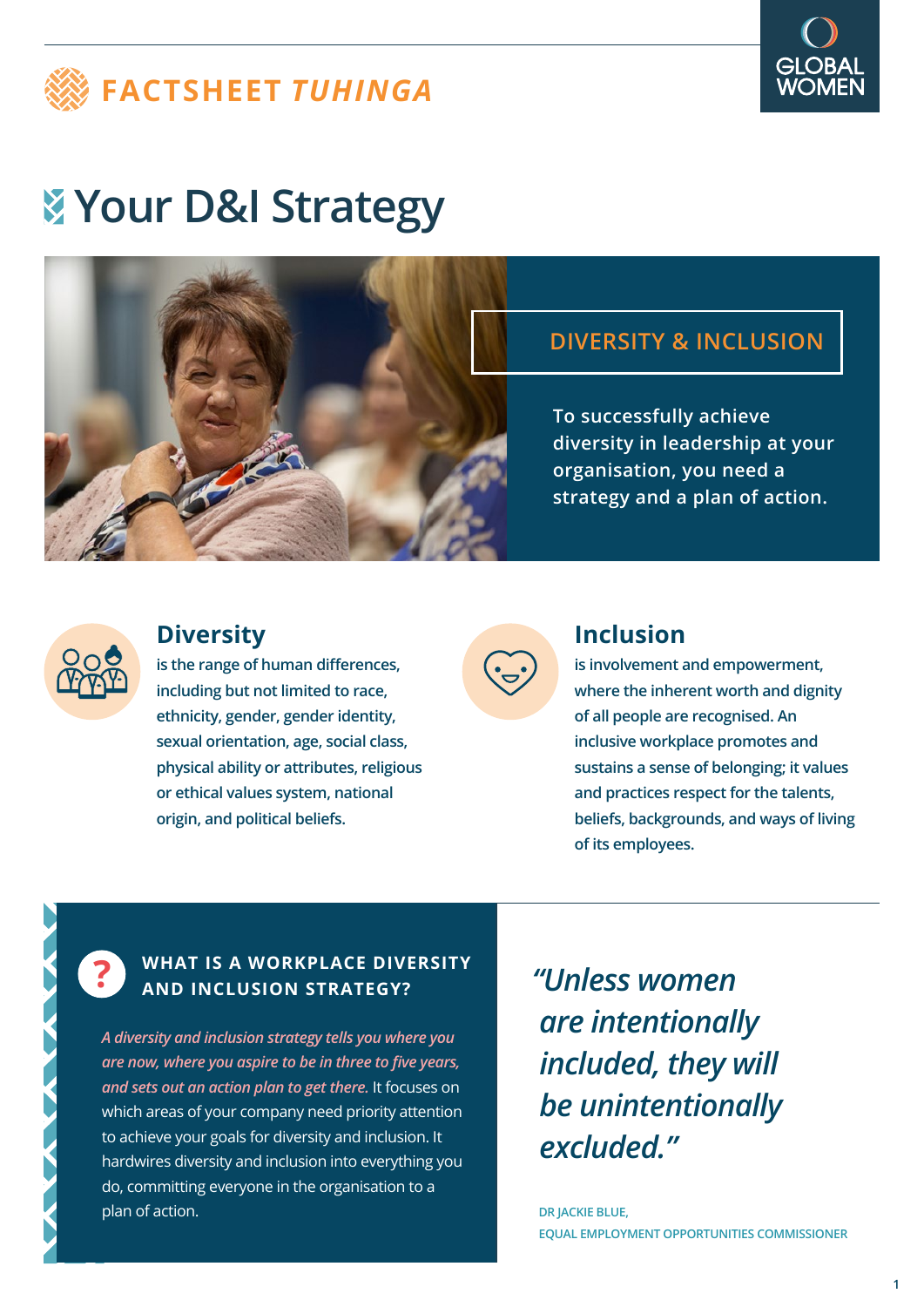



#### **WHY DIVERSITY AND INCLUSION?**

**A diversity and inclusion strategy tells you where you are now, where you aspire to be in three to five years, and sets out an action plan to get there.** 

- It focuses on which areas of your company need priority attention to achieve your goals for diversity and inclusion.
- It hardwires diversity and inclusion into everything you do, committing everyone in the organisation to a plan of action.

*"You've got to treat the diversity issue as any other business problem. You measure it - and set yourself targets."* 

#### **HOW TO DEVELOP A STRATEGY**

*Your Diversity and Inclusion Strategy should outline your vision and tell you which areas need priority attention. It should also explain why and how diversity and inclusion underpin your overall business mission or vision, and how they align with your values.*

- $\sqrt{\ }$  Start by defining what diversity and inclusion mean to the people at your organisation.
- $\checkmark$  Create a list of bold but achievable goals that are essential to achieving your vision. Between five and ten is usually about right.
- $\vee$  Use the data you hold on your current workforce as a baseline, to show you where to focus your energies and where you are making progress.
- $\sqrt{\phantom{a}}$  Identify your immediate priorities, which may reflect groups requiring priority attention (e.g. women, Maori) and cover each stage of employment (e.g. recruitment, performance review)
- $\checkmark$  Set out the time period covered by the strategy, with a commitment to review and renew the strategy.



You will need a road map to support this strategy. This plan may be part of the strategy, or in a separate document. It should cover the specific actions you will undertake to achieve the goals you have set out.